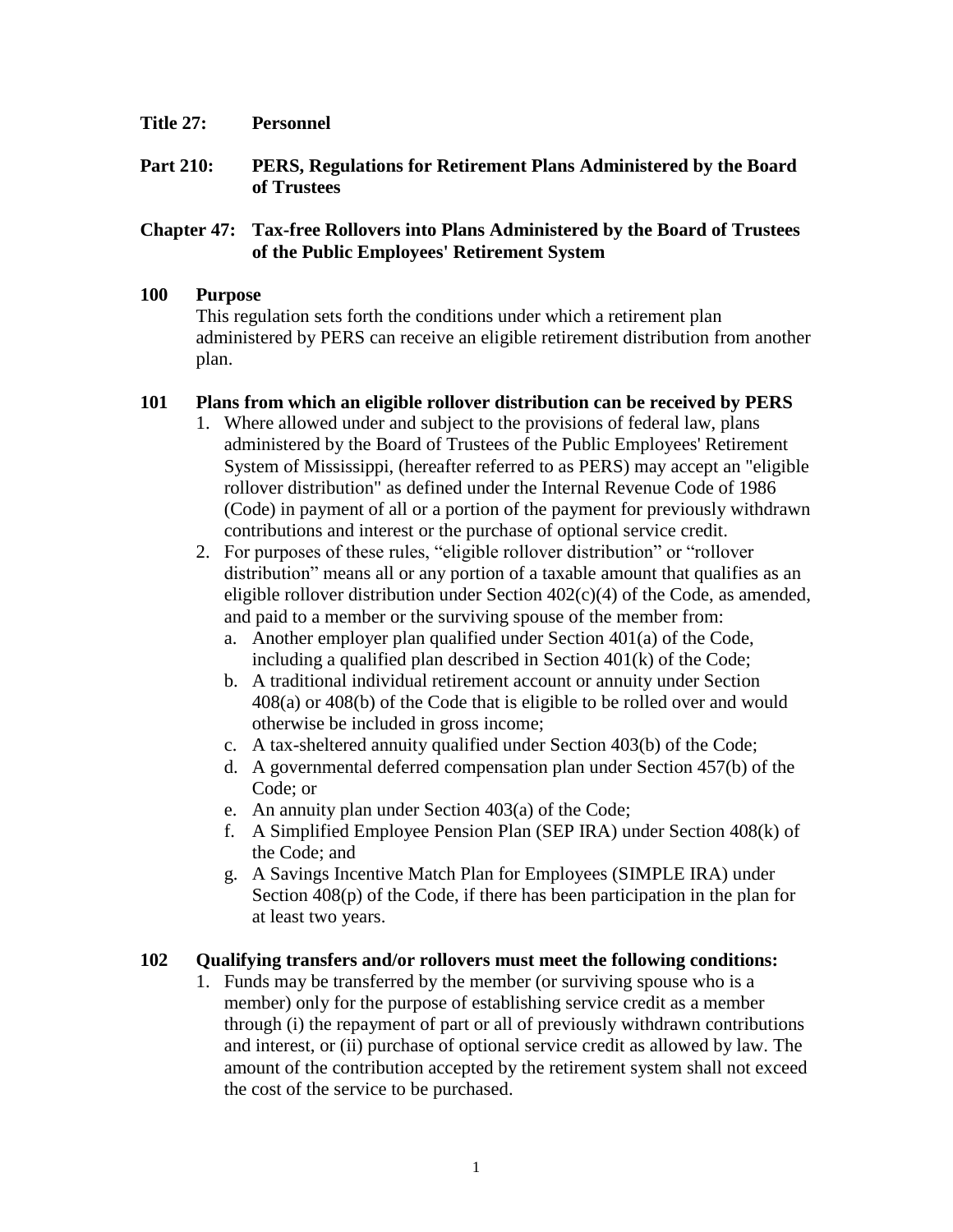- 2. The member should contact PERS to obtain a cost schedule for the service to be purchased or reinstated. If the member makes less than full payment for the total service credit, payment must be made in increments of not less than one month of creditable service beginning with the most recent service. All service credit purchased or repaid is subject to verification and correction as deemed necessary by PERS.
- 3. Rollovers from other plans may take one of the following forms:
	- a. Direct Rollovers:

The plan will accept a direct rollover of an eligible rollover distribution from an eligible retirement plan authorized by federal law including the following:

- i. A qualified plan described in Section  $401(a)$  of the Code or an annuity plan described in Section 403(a) of the Code, excluding after-tax contributions.
- ii. An annuity contract described in Section 403(b) of the Code, excluding after-tax contributions.
- iii. An eligible plan under Section 457(b) of the Code which is maintained by a state, political subdivision of a state, or any agency or instrumentality of a state or political subdivision of a state.
- iv. A traditional individual retirement account or annuity described in Section 408(a) or 408(b) of the Code that is eligible to be rolled over and would otherwise be includible in gross income.
- v. A SEP IRA described in Section 408(k) of the Code that is eligible to be rolled over and would otherwise be includible in gross income.
- vi. A SIMPLE IRA described in Section 408(p) of the Code that is eligible to be rolled over and would otherwise be includible in gross income.
- b. Participant Rollover Contributions:

The plan will accept a participant contribution of an eligible rollover distribution from an eligible retirement plan as authorized by federal law as follows:

- i. A qualified plan described in Section  $401(a)$  of the Code, including a qualified plan described in Section 401(k) of the Code.
- ii. An annuity contract described in Section 403(b) of the Code.
- iii. An eligible plan under Section 457(b) of the Code which is maintained by a state, political subdivision of a state, or any agency or instrumentality of a state or political subdivision of a state.
- iv. A traditional individual retirement account or annuity described in Section 408(a) or 408(b) of the Code that is eligible to be rolled over and would otherwise be includible in gross income.
- v. A SEP IRA described in Section 408(k) of the Code that is eligible to be rolled over and would otherwise be includible in gross income.
- vi. A SIMPLE IRA described in Section 408(p) of the Code that is eligible to be rolled over and would otherwise be includible in gross income.
- c. Trustee-to-Trustee Transfer: